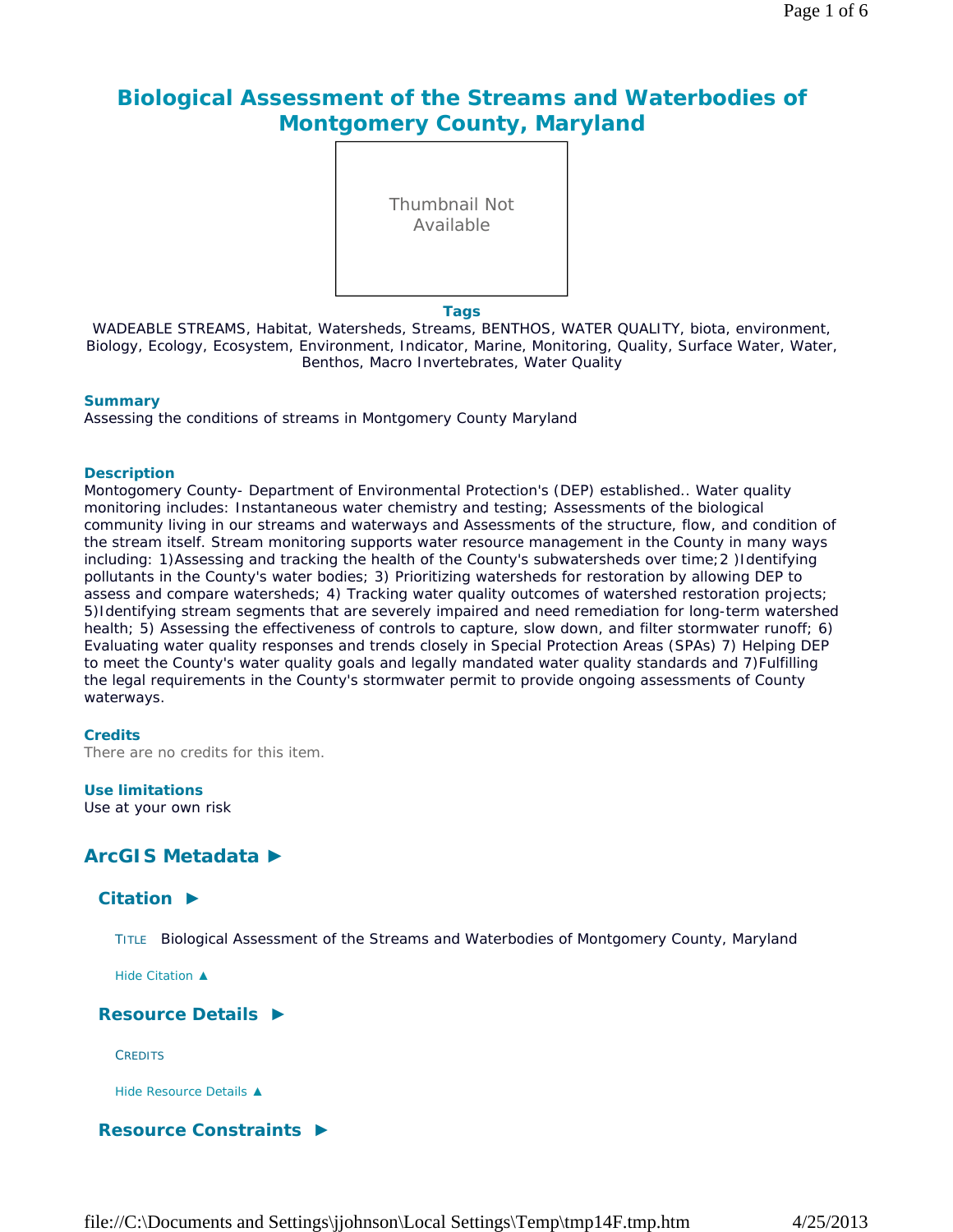**CONSTRAINTS** LIMITATIONS OF USE Use at your own risk

*Hide Resource Constraints ▲*

### **Metadata Details ►**

**\*** LAST UPDATE 2010-04-21

ARCGIS METADATA PROPERTIES METADATA FORMAT ESRI-ISO

CREATED IN ARCGIS 2010-03-30T13:19:05 LAST MODIFIED IN ARCGIS 2010-04-21T10:40:47

AUTOMATIC UPDATES HAVE BEEN PERFORMED NO

*Hide Metadata Details ▲*

## **FGDC Metadata (read-only) ►**

## **Identification ►**

## CITATION CITATION INFORMATION ORIGINATOR Montogomery County- Department of Environmental Protection ORIGINATOR Jennifer St. John PUBLICATION DATE 2013-04-24 TITLE Biological Assessment of the Streams and Waterbodies of Montgomery County, Maryland PUBLICATION INFORMATION PUBLICATION PLACE Annapolis, MD PUBLISHER Chesapeake Bay Program (CBP) ONLINE LINKAGE http://data.chesapeakebay.net/?DB=CBP\_NTBENDB ONLINE LINKAGE http://www.chesapeakebay.net/data/downloads/watershed\_wide\_benthic\_invertebrate\_database ONLINE LINKAGE http://www.montgomerycountymd.gov/deatmpl.asp? url=/Content/dep/DEPHome/index.asp **DESCRIPTION** ABSTRACT

Montogomery County- Department of Environmental Protection's (DEP) established.. Water quality monitoring includes: Instantaneous water chemistry and testing; Assessments of the biological community living in our streams and waterways and Assessments of the structure, flow, and condition of the stream itself. Stream monitoring supports water resource management in the County in many ways including: 1)Assessing and tracking the health of the County's subwatersheds over time; 2 )Identifying pollutants in the County's water bodies; 3) Prioritizing watersheds for restoration by allowing DEP to assess and compare watersheds; 4) Tracking water quality outcomes of watershed restoration projects; 5)Identifying stream segments that are severely impaired and need remediation for long-term watershed health; 5) Assessing the effectiveness of controls to capture, slow down, and filter stormwater runoff; 6) Evaluating water quality responses and trends closely in Special Protection Areas (SPAs) 7) Helping DEP to meet the County's water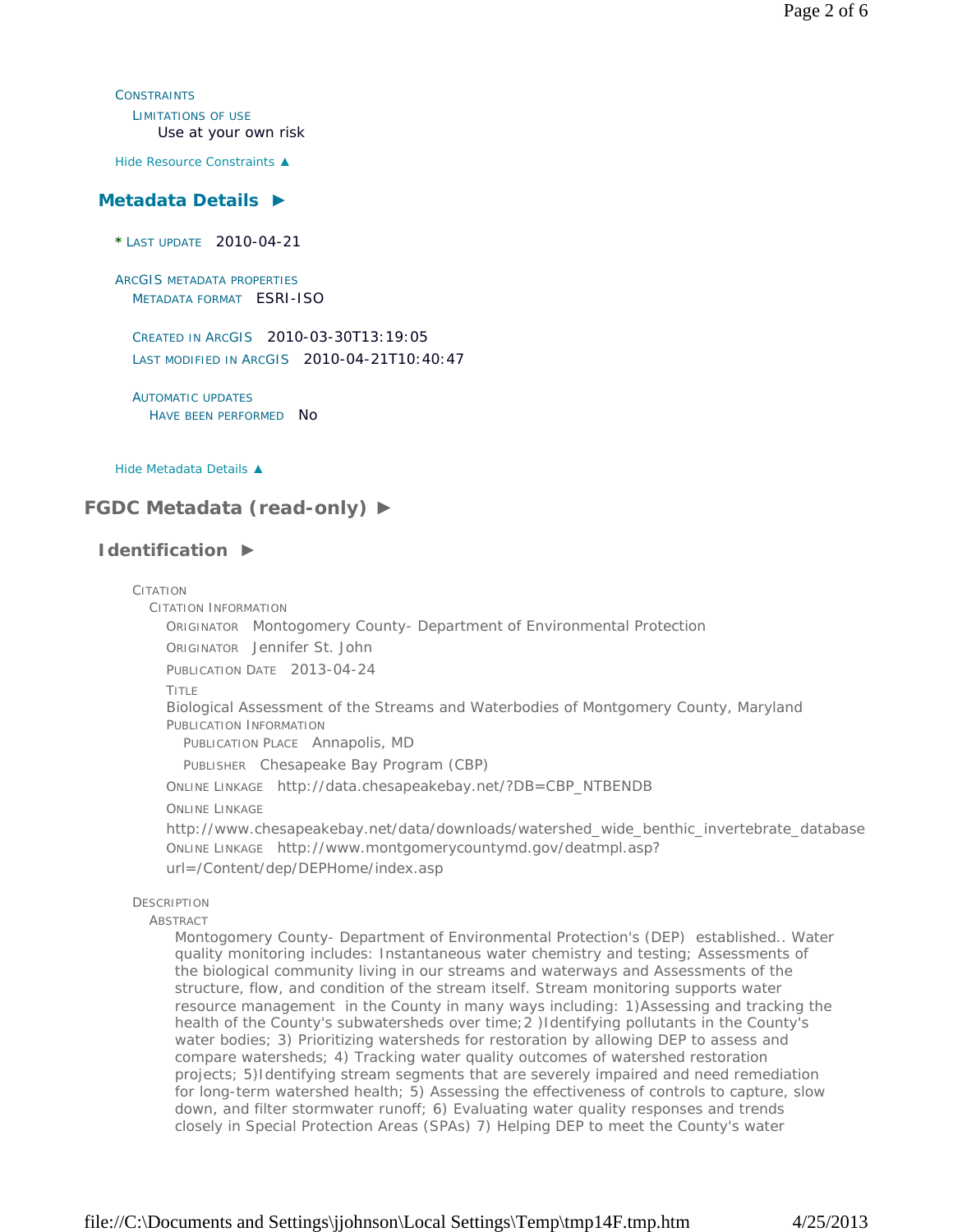quality goals and legally mandated water quality standards and 7)Fulfilling the legal requirements in the County's stormwater permit to provide ongoing assessments of County waterways.

#### PURPOSE

Assessing the conditions of streams in Montgomery County Maryland

TIME PERIOD OF CONTENT TIME PERIOD INFORMATION SINGLE DATE/TIME CALENDAR DATE 19890901-Present CURRENTNESS REFERENCE Ground condition

### **STATUS**

PROGRESS Complete MAINTENANCE AND UPDATE FREQUENCY Annually SPATIAL DOMAIN BOUNDING COORDINATES WEST BOUNDING COORDINATE -77.5183 EAST BOUNDING COORDINATE -76.8435 NORTH BOUNDING COORDINATE 39.3483 SOUTH BOUNDING COORDINATE 38.9147

## KEYWORDS

# THEME

|  | THEME KEYWORD THESAURUS NONE |                                |
|--|------------------------------|--------------------------------|
|  |                              | THEME KEYWORD WADEABLE STREAMS |
|  | THEME KEYWORD Habitat        |                                |
|  | THEME KEYWORD Watersheds     |                                |
|  | THEME KEYWORD Streams        |                                |
|  | THEME KEYWORD BENTHOS        |                                |
|  | THEME KEYWORD WATER QUALITY  |                                |
|  |                              |                                |

#### THEME

THEME KEYWORD THESAURUS ISO 19115 Topic Category THEME KEYWORD biota THEME KEYWORD environment

#### THEME

THEME KEYWORD THESAURUS EPA GIS Keyword Thesaurus THEME KEYWORD Biology THEME KEYWORD Ecology THEME KEYWORD Ecosystem THEME KEYWORD Environment THEME KEYWORD Indicator THEME KEYWORD Marine THEME KEYWORD Monitoring THEME KEYWORD Quality THEME KEYWORD Surface Water THEME KEYWORD Water

### THEME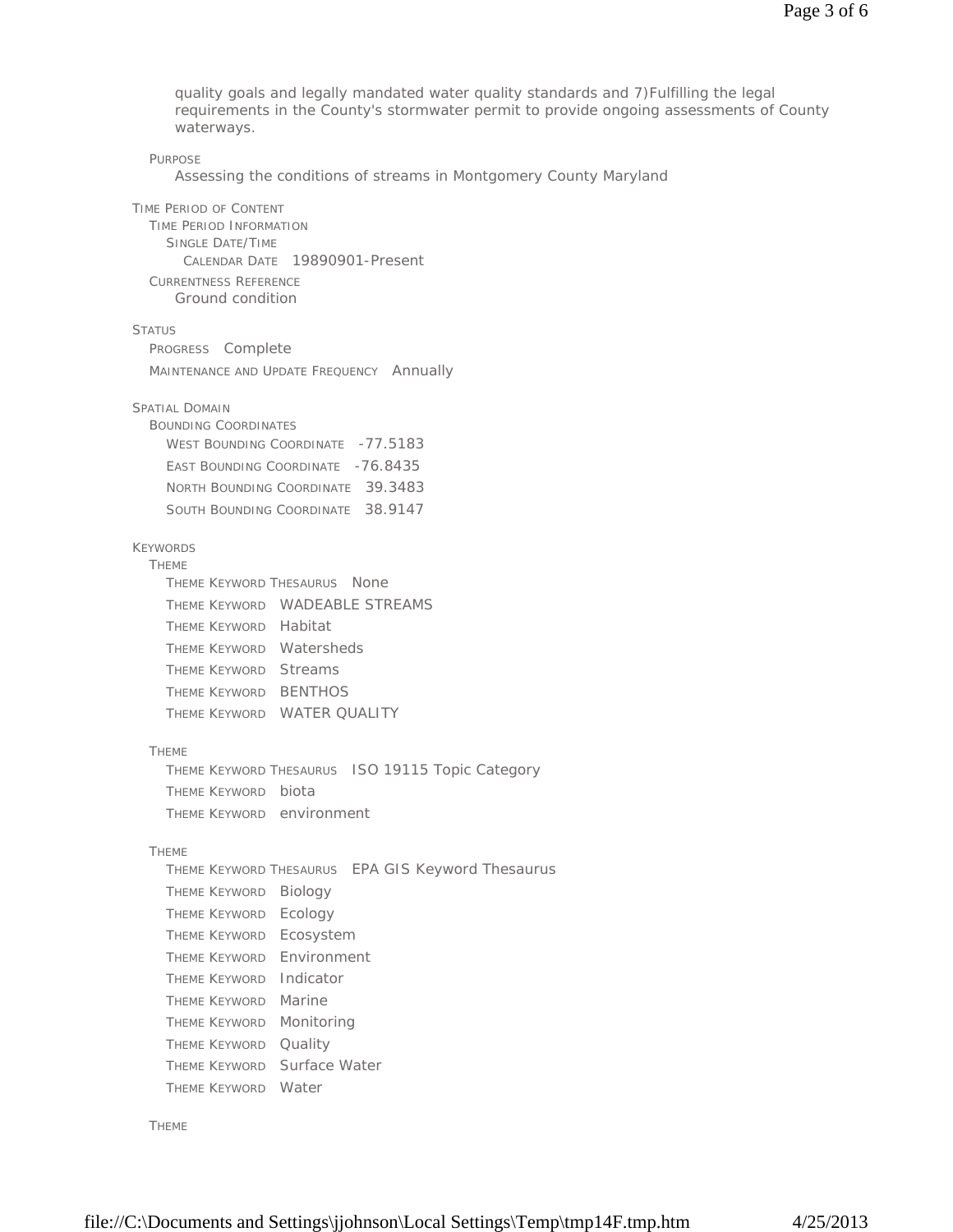THEME KEYWORD THESAURUS User THEME KEYWORD Benthos THEME KEYWORD Macro Invertebrates THEME KEYWORD Water Quality PLACE. PLACE KEYWORD THESAURUS None PLACE KEYWORD Maryland PLACE KEYWORD Montgomery County ACCESS CONSTRAINTS USE CONSTRAINTS POINT OF CONTACT CONTACT INFORMATION CONTACT PERSON PRIMARY CONTACT PERSON Jennifer St. John CONTACT ORGANIZATION Department of Environmental Protection / Montgomery County, Maryland CONTACT ADDRESS ADDRESS TYPE mailing and physical address ADDRESS 255 Rockville Pike, Suite 120 CITY Rockville STATE OR PROVINCE Maryland POSTAL CODE 20850 CONTACT VOICE TELEPHONE 240.777.7770 CONTACT FACSIMILE TELEPHONE 240.777.7765 CONTACT ELECTRONIC MAIL ADDRESS Jennifer.St.John@montgomerycountymd.gov CONTACT INSTRUCTIONS SECURITY INFORMATION SECURITY CLASSIFICATION SYSTEM FIPS Pub 199 SECURITY CLASSIFICATION No Confidentiality SECURITY HANDLING DESCRIPTION Standard Technical Controls *Hide Identification ▲* **Data Quality ►** LOGICAL CONSISTENCY REPORT COMPLETENESS REPORT POSITIONAL ACCURACY HORIZONTAL POSITIONAL ACCURACY HORIZONTAL POSITIONAL ACCURACY REPORT None Use at your own risk Not Available Not applicable-Data voluntarily reported Unknown Data were collected using methods that are accurate to within 6-25 meters (EPA National Geospatial Data Policy [NGDP] Accuracy Tier 3). For more information, please see EPA's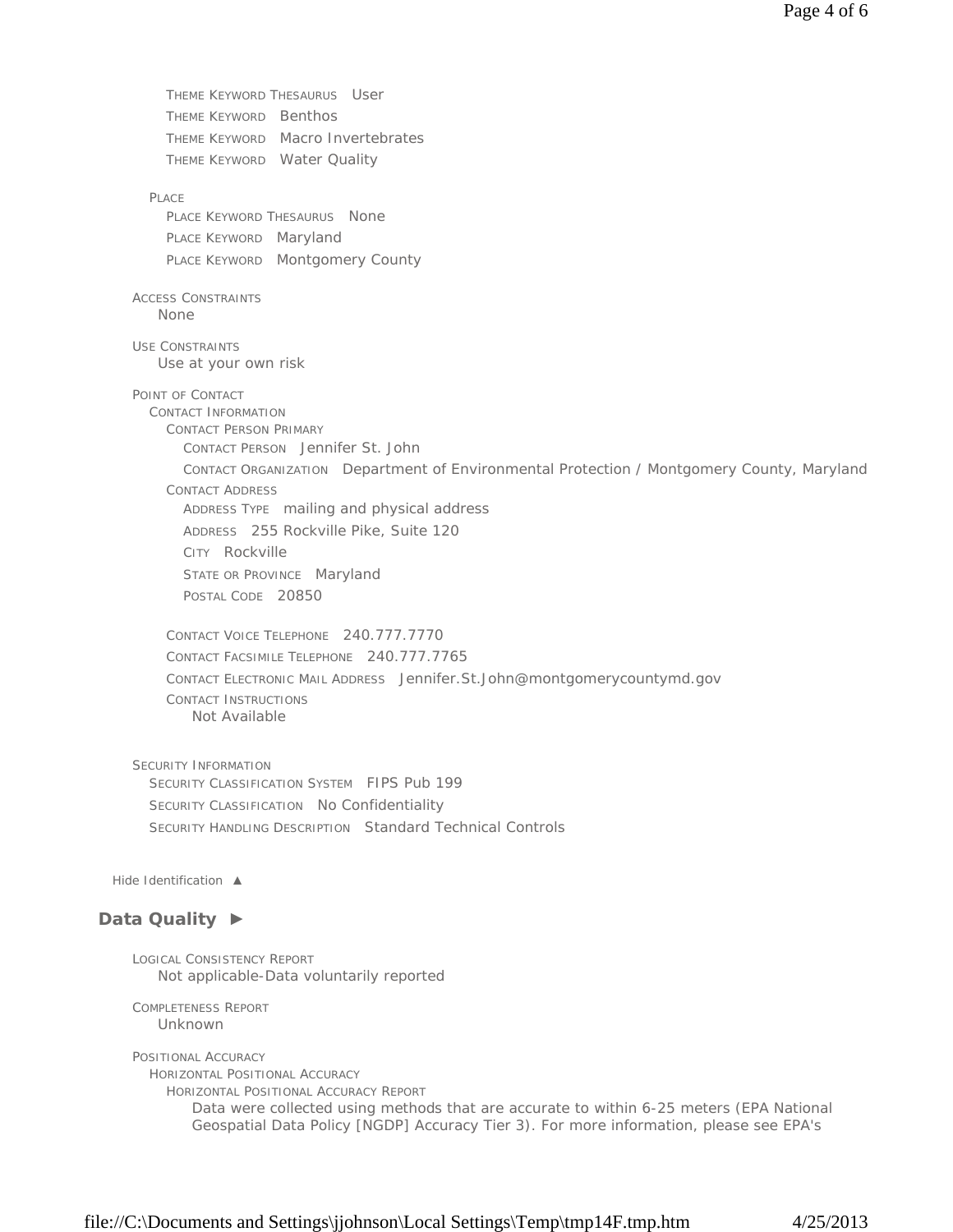NGDP at http://epa.gov/geospatial/policies.html

LINEAGE PROCESS STEP PROCESS DESCRIPTION Metadata imported.

PROCESS DATE 2010-03-30

PROCESS STEP PROCESS DESCRIPTION Data was loaded into the CBPO Non-Tidal Benthic Data base.

PROCESS DATE 2010-03-30

*Hide Data Quality ▲*

## **Spatial Reference ►**

HORIZONTAL COORDINATE SYSTEM DEFINITION GEOGRAPHIC LATITUDE RESOLUTION 0.000001 LONGITUDE RESOLUTION 0.000001 GEOGRAPHIC COORDINATE UNITS Decimal degrees

GEODETIC MODEL

HORIZONTAL DATUM NAME North American Datum of 1983 ELLIPSOID NAME Geodetic Reference System 1980 SEMI-MAJOR AXIS 6378137.000000 DENOMINATOR OF FLATTENING RATIO 298.257222

*Hide Spatial Reference ▲*

## **Distribution Information ►**

```
DISTRIBUTOR
CONTACT INFORMATION 
  CONTACT PERSON PRIMARY 
    CONTACT PERSON Jennifer St. John 
    CONTACT ORGANIZATION Montogomery County- Department of Environmental Protection'
  CONTACT ADDRESS 
    ADDRESS TYPE mailing and physical address 
    ADDRESS 255 Rockville Pike, Suite 120 
    CITY Rockville 
    STATE OR PROVINCE Maryland
    POSTAL CODE 20850
  CONTACT VOICE TELEPHONE 240.777.7770 
  CONTACT FACSIMILE TELEPHONE 240.777.7765 
  CONTACT ELECTRONIC MAIL ADDRESS Jennifer.St.John@montgomerycountymd.gov 
  CONTACT INSTRUCTIONS
     unavailavle
```
RESOURCE DESCRIPTION Downloadable Data DISTRIBUTION LIABILITY